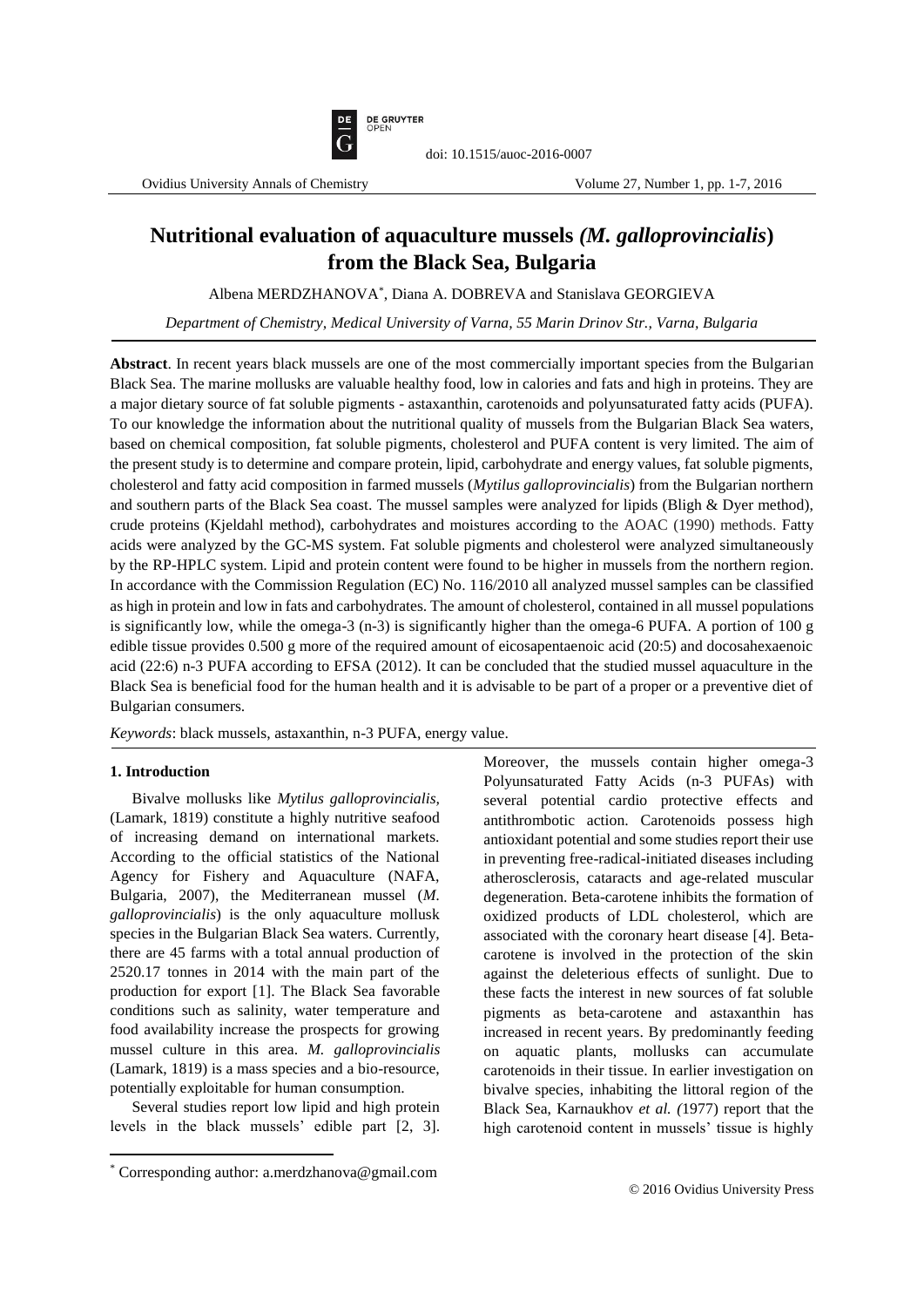resistant to environmental pollution. Authors suppose that the carotenoids take part in the oxygen metabolism of mollusks [5]. To our knowledge, there are no recent studies on similar aspects for fat soluble pigments, proximate composition, FA groups and eicosapentaenoic (EPA) and docosahexaenoic (DHA) omega-3 PUFA contents in farmed mussels from the Bulgarian Black Sea coast. Therefore, the evaluation of the quality and the quantity of the mussels' nutritional components may promote their consumption and enable the consumers in making healthy food choices. When this information is available to whole populations and applied as a public health measure, the possibility for a healthier food choice may prevent several chronic diseases related to seafood consumption. Having in mind all these facts, the aim of the present study is to determine and compare proximate composition, fat soluble pigment content and FA composition of aquaculture mollusks from the Bulgarian Black Sea waters.

### **2. Experimental**

#### *2.1. Collection of mollusk samples*

The samples were collected in autumn, 2013 from the Varna local fish markets, having as source the farms from the northern part - Kavarna (North 1) and Kranevo (North 2) and the southern part - (Primorsko). The biometric characteristics as mean weight (g) and mean length (cm) were determined and shown in Table 1.

**Table 1.** Biometric characteristics of mussel samples  $(mean \pm SD)$ 

|             | North 1      | North 2        | South        |
|-------------|--------------|----------------|--------------|
|             | $n=30$       | $n=28$         | $n = 33$     |
| Mean weight | $12.0 + 0.5$ | $13.0 \pm 0.5$ | $11.0 + 0.5$ |
| Mean length | $5.5 + 0.5$  | $6.0 \pm 0.5$  | $4.5 + 0.5$  |
| Habitat     | Demersal     |                |              |
| Food habits | Herbivorous  |                |              |

n **-** number of specimens SD - standard deviation

All mussel farms located in ecologically nonpolluted regions along the Bulgarian Black Sea coast. The samples were immediately frozen at  $-20^{\circ}$ C and stored in a fridge prior to analysis.

#### *2.2. Sample preparation*

Thirty specimens of mussels (from each mussel farm) were used for a proximate, fatty acid and fat soluble pigments analysis. All shucked mussels were cut into small pieces and homogenized at 800 rpm for 5 minutes, using a Moulinex blender.

### *2.3. Standards and reagents*

Pure solid substances of astaxanthin, betacarotene and cholesterol are HPLC-grade reagents, purchased from Sigma-Aldrich<sup>TM</sup>. Fatty Acid Methyl Esters (FAME) Mix standard (SUPELCO FAME, Mix C4-C24), nonadecanoic acid and methyl ester nonadecanoic acid standards were purchased from  $Sigma-Aldrich<sup>TM</sup>$ . All used chemicals were of analytical, HPLC and GC grade (Sharlau, Spain).

### *2.4. Proximate composition analysis*

The test portions of homogenized mussel tissue  $(2.000\pm0.005 \text{ g})$  were dried at  $105\pm2\degree$ C in an air oven for 16-18 hours to a constant weight (AOAC 950.46) [6]. The moisture was calculated as weight loss. The crude protein content was calculated by converting the nitrogen content, determined by the Kjeldahl's method [7]. The total lipids (TL) were estimated as per the Bligh and Dyer procedure (1959) and the results were presented as g per 100 g wet weight (g∙100 g -1 ww) [8]. The carbohydrates were determined according to BDS 13488:1976 [9]. The method is based on the treatment of the mussel's tissue with an alcoholic KOH solution and the additional acid hydrolysis of starch to glucose. The glucose quantity is determined through the oxidation with a bivalent copper from a copper reagent and is then converted into starch. The energy values were calculated by multiplying fat, protein and carbohydrate with appropriate coefficients (4.0 kcal/g for proteins, carbohydrates; 9.0 kcal/g for lipids) [10].

### *2.5. Fatty acid analysis*

The chloroform fraction was methylated by basecatalyzed transmethylation using 2M KOH in methanol and *n*-hexane [11]. The hexane layer was separated and analyzed by GC-MS. Gas chromatography was performed by a model FOCUS Gas Chromatograph, equipped with Polaris Q MS detector (Thermo Scientific, USA). The capillary column used was a TR-5 MS, 30 m length, film thickness 0.25 μm, 0.25 mm i.d. The optimum temperature gradient was 40°C to 280°C (5°C/min). The injector temperature was 220°C and the detector temperature was 250°C. Helium was used as a carrier gas at a flow rate of 1 mL/min. Three parallel analyses were performed for each methylated sample. Peaks were identified according to Retention Time (RT) based on available FAME mix standard (SUPELCO 37 FAME Mix C4 - C24) and mass spectra (ratio m/z) – compared to internal Data Base (Thermo Sciences Mass Library, USA). The quantitation was estimated by the method of external calibration comparing the chromatographic peak areas of the corresponding standard (SUPELCO 37 FAME Mix C4-C24). Results were expressed as a percentage of each fatty acid with respect to the total fatty acids [12].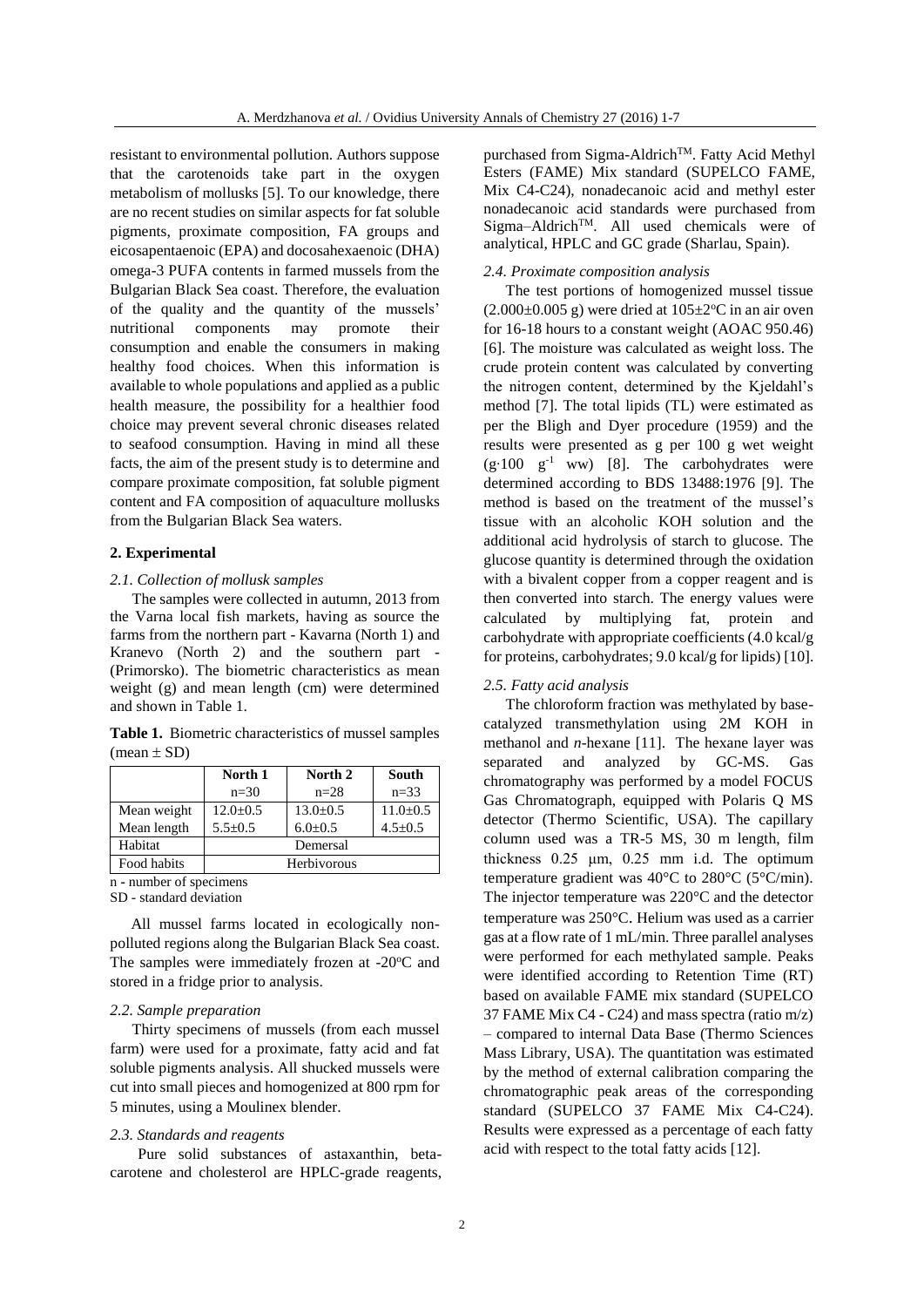*2.6. Extraction of fat soluble pigments and HPLC analysis*

The edible tissue of the mussels from the three different farms was used to evaluate its astaxanthin, beta-carotene and cholesterol content. The sample preparation was perform using the method of Lopez-Cervantes *et al*. (2006) with slight modifications [13]. An aliquot of the homogenized sample (1.000±0.005 g) was weighed into a glass tube with a screw cap and 1% of methanolic L-ascorbic acid and 0.3 M methanolic KOH were added. Six parallel samples of edible tissue from each mussel farm were prepared and subjected to saponification at  $50^{\circ}$ C for 30 min. The fat soluble components of interest were extracted with two portions of *n*-hexane: dichloromethane  $= 2:1$ solution. The combined extracts were evaporated under a nitrogen flow and the dry residue was dissolved in methanol: dichloromethane and injected (20 μL) into the HPLC/UV/FL system. All fat soluble compounds were analyzed simultaneously using a HPLC system, equipped with an RP analytical column (Synergi Hydro-RP  $(80 \text{ Å}, 250 \text{ x } 4.6 \text{ mm}; 4)$ μm). Astaxanthin, beta-carotene and cholesterol were identified by UV detection. The mobile phase composition was ACN:MeOH:*i-*PrOH = 75:20:5 v/v, with the flow rate being 1mL/min. The qualitative analysis was performed by comparing the retention times of pure substances: at  $\lambda_{\text{max}} = 208$  nm for cholesterol, at  $\lambda_{\text{max}} = 450$  nm for beta-carotene and  $\lambda_{\text{max}} = 474$  nm for astaxanthin. The quantitation was done by the method of external calibration comparing the chromatographic peak areas of the corresponding standards (Astaxanthin, Supelco; Cholecalciferol, Supelco and Beta-carotene, Supelco). The results were expressed as µg per 100 g wet weight (µg·100g- $1$  ww).

### *2.7. Statistical analysis*

All analytical estimations were performed in triplicate. The results were expressed as a mean and standard deviation (mean  $\pm$  SD). The obtained data was analyzed using Graph Pad Prism 5.0 software. An unpaired t-test statistical analysis was applied to estimate the differences between the analized species. Thus the comparison was made for total lipids, fat soluble vitamins and individual FA and FA groups. The differences were considered significant at  $p < 0.05$ .

### **3. Results and Discussions**

#### *3.1. Proximate composition*

Lipids are an important energy reserve due to their high caloric value. Proteins are the most abundant chemical components in mussel tissue [12]. Carbohydrates have a structural function and are used

as a long-term energy storage. Table 2 shows the proximate composition and energy value of the analyzed mollusks (mean  $\pm$  standard deviation).

| in g. 100 g <sup>-1</sup> ww and kcal. $100^{\circ}$ ww (mean $\pm$ SD) |                  |                 |                              |  |  |  |
|-------------------------------------------------------------------------|------------------|-----------------|------------------------------|--|--|--|
|                                                                         | North 1          | North 2         | South                        |  |  |  |
| Lipid                                                                   | $2.32+0.05$      | $2.51 \pm 0.06$ | $1.85 \pm 0.03$ <sup>c</sup> |  |  |  |
| Protein                                                                 | $17.10 \pm 0.15$ | $17.40 + 0.25$  | $16.80 \pm 0.1$ <sup>c</sup> |  |  |  |
| Carbo-                                                                  | $2.60 \pm 0.05$  | $2.55 \pm 0.05$ | $2.73 \pm 0.08$ c            |  |  |  |
| hydrate                                                                 |                  |                 |                              |  |  |  |

**Table 2.** Proximate composition in mollusks tissue, in g·100 g <sup>-1</sup> ww and kcal.100<sup>-1</sup> ww (mean  $\pm$  SD)

North 1 *vs*. North 2 (p<0.001); <sup>b</sup> North 1 *vs*. South (p<0.001); <sup>c</sup> North 2 *vs.* South (p<0.001)

Moisture 77.95±2.5 77.45±2.0 78.65±2.0<sup>b,c</sup><br>Energy 99.60+2.5 102.20±3.0<sup>a</sup> 94.60+2.0<sup>c</sup>

 $94.60 \pm 2.0$ <sup>c</sup>

 $99.60 \pm 2.5$ 

The assessment of the nutritional quality based on the macro nutrients' content in shellfish was conducted in accordance with Commission Regulation (EC) No 1924/2006. The nutrient values were compared with the conditions for nutrition claims regarding labelling [14].

### *Total lipid content*

Energy value

Seafood products are called "low fat" when containing no more than 3 g of lipid per 100 g ww. In this study the total lipid (TL) content ranged between 1.85 to 2.51 g⋅100<sup>-1</sup> g ww. The highest TL is for mussels from Nord 2 region, followed by the samples from Nord 1 region, whereas mussels from Primorsko presented significantly lower values. The findings for both northern regions are higher in comparison to the data reported for TL in wild mussels and collected at other places along the Romanian Black Sea [15]. For black mussel species from different seas as the Adriatic Sea, Mar Grande of Taranto, different TL contents are reported in 2010 and 2008 [16, 17]. These patterns of temporal variability of TL in bivalve mollusks in previous studies result from several environmental factors acting simultaneously such as temperature, food availability, plankton composition and physiological factors [2, 16, 17].

### *Protein content*

All analysed mussel samples can be classified as "high in protein" because its amount is over 15%. The observed protein levels were within the range 16.80- 17.40%. The farmed mussels from North 2 region showed the highest protein content which correlated with their highest TL level. The lowest protein was observed for mussels from the southern Black Sea region. According to Soumady and Asokan (2011) the protein maxima and minima levels correspond to the mussel development phases (as spawning, regression and resting cycles) [18]. Dernekbasi *et al*.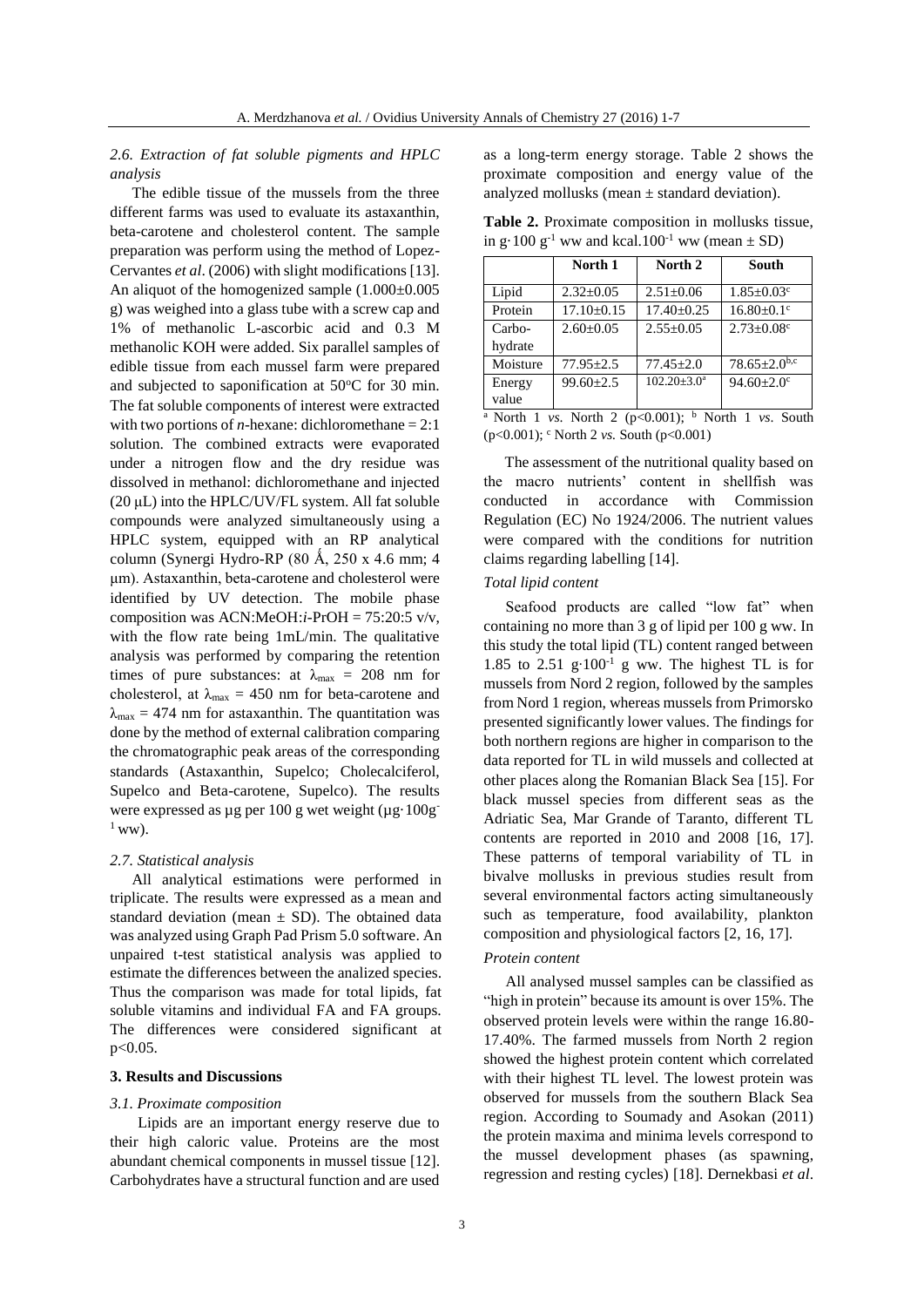(2015) and Sirbu *et al*. (2016) report a significantly lower protein content (7-12%) for farmed mussels from the southern part of the Black Sea (Sinop Region) and for wild mussels from the Romanian Black Sea coast [3, 15].

#### *Carbohydrate content*

In this study the proteins and the lipids fluctuated in an opposite trend with respect to carbohydrates. The highest carbohydrate level  $(2.66 \text{ g} \cdot 100^{-1} \text{ g} \text{ ww})$ was registered for the mussels from Primorsko (the southern part of the Bulgarian Black Sea). These mussels presented the lowest TL and protein content compared to other mussels from the northern Black Sea coast. Irisarri *et al*. (2015) report similar results for the same mussel species, cultured on the coast of Galicia (Spain) [19]. Our samples showed a higher carbohydrate amount in comparison to the wild mussels from the Romanian coast [15].

### *Energy value*

Seafood demonstrates a variable composition of proteins and fat. The energy content is dependent on its distribution. The calculated energy value of mussels' ranges between 94.6 and 102.2 kcal∙100-1 g ww. Based on these results all farmed mussels can be classified as low caloric food. No data is available in literature concerning the energy values. Along the Bulgarian Black Sea coast there are wide variations of the main environmental factors with a direct impact on the accumulation of biochemical components with nutritional value. Therefore, farmed mussels from the northern and the southern Black Sea coast showed differences in their edible tissue proximate composition.

#### *3.2. Fatty Acid Composition*

There are wide variations and significant differences  $(p<0.05)$  in the FA profiles of the mollusks population in terms of total saturated (SFA), monounsaturated (MUFA) and polyunsaturated FAs (PUFA). Traditionally bivalves are considered to be herbivores and it is assumed that phytoplankton is the main component of their diet and FA profile, respectively. However, several studies show that bivalves can use other food sources such as detritus, bacteria, micro- and mesozooplankton [20, 21]. Orban *et al.* [22] and Zlatanos [23] present a relative pattern PUFA>SFA>MUFA in the black mussel from the Adriatic coast and a local Mediterranean mussel farm. Our results are in agreement with these reported by Orban and Zlatanos. A deflection of this pattern (SFA> PUFA >MUFA) is presented by Badiu *et al.* for wild mussel samples from the Baia Mamaia Zone-Park, Constanta (the Black Sea) and cape Galata (the Bulgarian Black Sea) [24, 25]. It is known that temperature and food availability are the two most important factors regulating the growth of the marine bivalve mollusks [26]. Table 3 presents the FA groups of the analyzed mollusks, omega-3 (n-3) and omega-6 (n-6) PUFA, long chain EPA and DHA n-3 PUFA (LC n-3 PUFA) as a percentage of the total FA and  $g \cdot 100$   $g^{-1}$  ww (mean  $\pm$  standard deviation) and FA ratios.

**Table 3.** Comparison of FA profiles in the edible tissue of black mussels (mean  $\pm$  SD)

| <b>Fatty Acid</b>       | North 1          | North 2                       | South                         |  |
|-------------------------|------------------|-------------------------------|-------------------------------|--|
| % of total FAs          |                  |                               |                               |  |
| $\Sigma$ SFA            | $33.19 \pm 1.90$ | $31.25 \pm 1.70^a$            | $32.10 \pm 2.00$              |  |
| ΣMUFA                   | $13.21 \pm 0.85$ | $16.25 \pm 1.0^{a,c}$         | $13.00 \pm 0.90$              |  |
| <b>ΣPUFA</b>            | $53.60 \pm 2.80$ | $52.50 \pm 2.50$              | 54.90±2.20c                   |  |
| $n-3$                   | $33.05 \pm 1.95$ | $33.63 \pm 1.70$              | $35.95 \pm 2.10$              |  |
| $n-6$                   | $20.5 \pm 1.50$  | $18.87 \pm 2.0^a$             | $18.95 \pm 1.75$              |  |
| EPA                     | $4.70 \pm 0.35$  | $5.13 \pm 0.50$               | $7.05 \pm 0.68$ <sup>b</sup>  |  |
| <b>DHA</b>              | $27.40 \pm 1.55$ | $26.40 \pm 1.74$ <sup>a</sup> | $26.60 \pm 1.60$              |  |
| EPA+DHA                 | $32.10 \pm 2.05$ | $31.53 \pm 1.90$              | $33.65 \pm 1.68$ c            |  |
| $n - 3/n - 6$           | $1.61 \pm 0.09$  | $1.78 \pm 0.15$               | $1.90 \pm 0.15^b$             |  |
| PUFA/SFA                | $1.60 \pm 0.07$  | $1.68 \pm 0.10$               | $1.71 \pm 0.12^b$             |  |
| $g \cdot 100 g^{-1}$ ww |                  |                               |                               |  |
| $\Sigma$ SFA            | $0.640 \pm 0.05$ | $0.656 \pm 0.04$              | $0.472 \pm 0.03$ <sup>c</sup> |  |
| $\Sigma MUFA$           | $0.254 \pm 0.02$ | $0.341 \pm 0.02$              | $0.191 \pm 0.01^{\rm b}$      |  |
| ΣPUFA                   | $1.030 \pm 0.09$ | $1.103 \pm 0.11$              | $0.807 \pm 0.07$ <sup>c</sup> |  |
| $n-3$                   | $0.635 \pm 0.05$ | $0.706 \pm 0.06$              | $0.527 \pm 0.05$ <sup>c</sup> |  |
| $n-6$                   | $0.395 \pm 0.03$ | $0.396 \pm 0.03$              | $0.279 \pm 0.02$ <sup>c</sup> |  |
| EPA                     | $0.090 \pm 0.02$ | $0.108 \pm 0.01$ <sup>a</sup> | $0.104 \pm 0.01$ <sup>b</sup> |  |
| <b>DHA</b>              | $0.526 \pm 0.05$ | $0.554 \pm 0.04$              | $0.391 \pm 0.03$ c            |  |
| EPA+DHA                 | $0.616 \pm 0.05$ | $0.662 \pm 0.05$              | $0.495 \pm 0.04$ c            |  |

North 1 *vs*. North 2 (p<0.001); <sup>b</sup> North 1 *vs*. South (p<0.001); <sup>c</sup> North 2 *vs.* South (p<0.001)

During the study period the analyzed species were exposed to essentially the same temperature regime but due to the different farm location and position in the water column, their food sources might vary. In addition, their potentially accessible food (phytoplankton, heterotrophic flagellates, ciliates, zooplankton, and detritus) has many common FAs. In this study the FA profile of all mollusks showed a considerable supplement of PUFA in tissues, while MUFAs were less-abundant. The PUFA content of the analyzed mollusks is in agreement with previous research data. Some authors determine PUFA levels ranging from 24.63% to 68.00% for black mussels from the Mediterranean, the Black and the Adriatic Sea and our results are within these levels [21, 23, 26]. Only Prato *et al.* [16] show a significantly lower PUFA levels for mussels from Mar Grande of Taranto (7.55-11.16%) in comparison to our findings. Regardless of the mussel farm location all samples showed significantly higher n-3 PUFAs (62-66% of total PUFA) compared to n-6 PUFA levels. These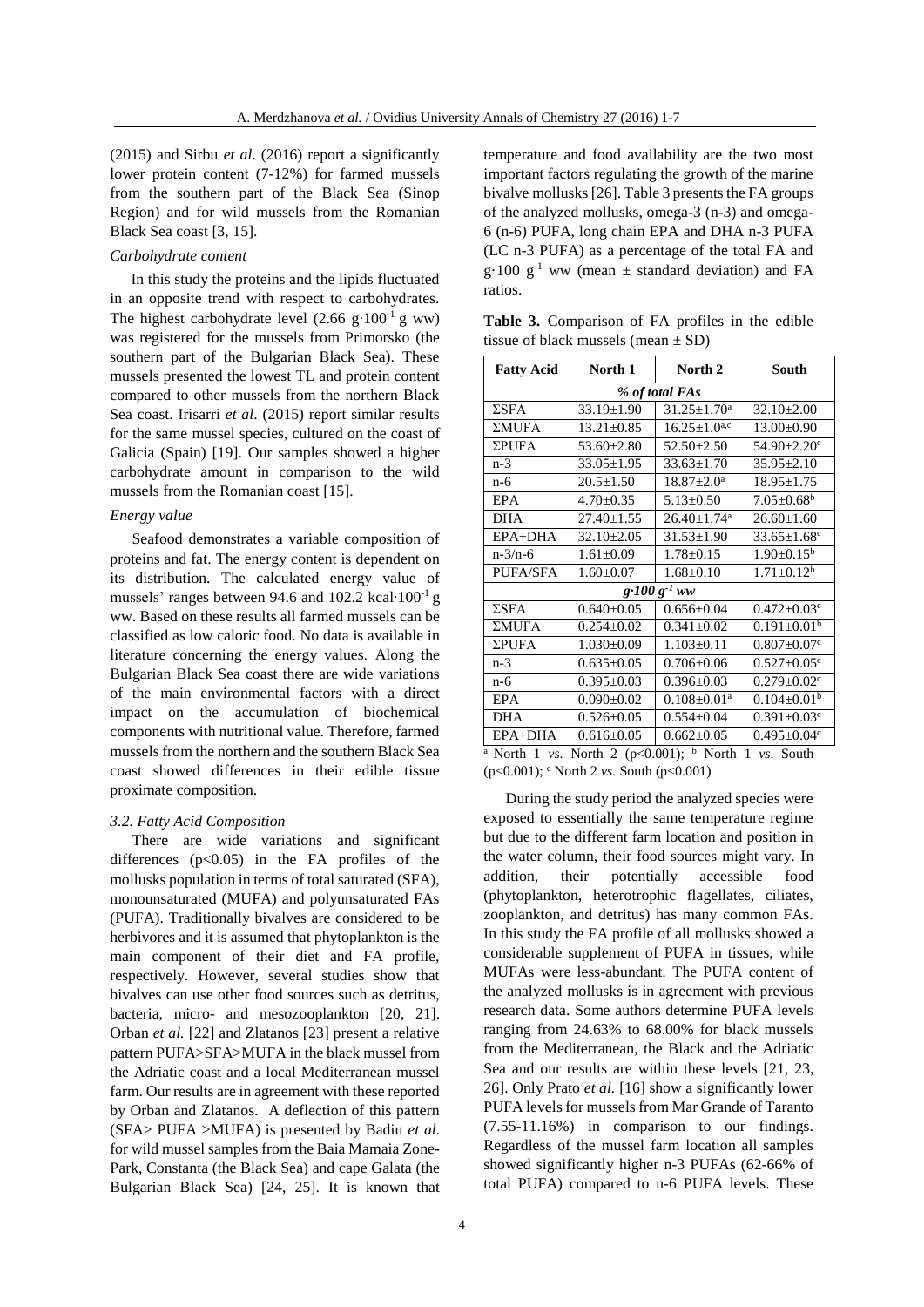results are similar to the data presented by Badiu *et al.* [24] and Dernekbasi *et al*. [3] for the Black Sea mussels.

In the present investigation the major long–chain omega – 3 (n-3) PUFAs are eicosapentaenoic acid (EPA, C20:5n-3) and docosahexaenoic acid (DHA, 22:6 n-3). Phytoplankton, algae and other plants are at the base of the marine food chain and they are able to synthesize these unsaturated PUFAs in high quantities. In our study the DHA was found to be the dominant PUFA for all analyzed mussels regardless of the farm location. Culture mussels from North 1 region showed the highest obtained DHA values (27.4% of total FA). All analyzed black mussels contained a significantly lower amount of EPA (4.7- 7.05% of total FA). These results are similar to Zlatanos [23] and Dernekbasi *et al*. [3] investigations on farmed Mediterranean and Black Sea mussels. In contrast, Orban *et al.* [22] and Badiu *et al.* [24] find higher EPA than DHA levels in wild black mussels from the Adriatic, the Tyrrhenian and the Romanian Black Sea coasts. The observed deflections and variations of LC n-3 PUFA contents may be related to the type of food available and ingested by the mollusks and the conversion of EPA to DHA. Vernocchi *et al.* [26] suggest that the proportions of EPA and DHA are strongly influenced by the water temperature. Due to this fact the mussels from the southern region with warmer seawater showed the highest EPA and lower DHA levels compared to the samples from North 1 and 2 regions. The n-3 PUFA content in absolute amounts in g∙100 g-1 wet weight provides more useful and accurate information for consumers. The European Food Safety Authority (EFSA, 2012) recommends a daily intake of 0.250 to 0.500 g EPA+DHA n-3 FA [27]. Considering the above the percentage values of these FA were recalculated to  $g \cdot 100 g^{-1}$  of mussel tissue according to FAO/INFOOD [28]. In the present study the highest EPA+DHA content for 100 g of edible tissue was found in mussels from the North 2 region (table 3). A 100 g portion of mussels ranged  $0.495 - 0.662$  g of EPA+DHA n-3 PUFA regardless of the mussel farm locations and provides 130% of the recommended daily intake. According to Commission Regulation (EC) No. 1924/2006 all analyzed farmed mussels can be classified as "high in omega 3 fatty acids" [14].

The n-3/n-6 and PUFA/SFA ratios are used as indicators when comparing the relative nutritional values of sea foods. An increase in the human dietary n-3/n-6 PUFA ratio is essential for preventing coronary heart disease by reducing plasma lipids and the risk of cancer [29, 30]. In the present study this ratio ranged from 1.60 to 1.90 and was found similar to earlier published results for the Black Sea mussels [3, 15, 24, 25]. The recommended values of PUFA/SFA ratio by the Department of Health (1994) [31] are higher than 0.45. In this study the PUFA/SFA ratio was found to be higher than the cut-off value in all species (Table 3). We can conclude that all culture mussels have a well-balanced and beneficial FA profile.

#### *3.3. Fat soluble pigments and cholesterol contents*

The results for astaxanthin, beta-carotene and cholesterol are expressed as an average and standard deviation (mean  $\pm$  SD). The amounts of fat soluble compounds are presented in Table 4 as milligram per 100 grams wet weight (mg∙100 g -1 ww).

**Table 4.** Fat soluble pigments content in edible mollusks tissue, mg·100  $g^{-1}$  ww (mean  $\pm$  SD)

|         | <b>Cholesterol</b> | Astaxanthin     | Beta-<br>carotene |
|---------|--------------------|-----------------|-------------------|
| North 1 | $52.10+0.43$       | $0.100 + 0.005$ | $0.481 + 0.030$   |
| North 2 | $53.00+0.35$       | $0.142 + 0.025$ | $0.221 + 0.018$   |
| South   | $53.00+0.35$       | $0.186 + 0.030$ | $0.110+0.015$     |

The content of the analyzed fat soluble pigments in the fresh edible tissue of farmed mussels varied significantly among the different regions. The astaxanthin content in the South sample was found to be twice higher than in the North 1 sample. On the other hand, the North 1 sample showed almost 5 times and twice higher beta-carotene amount when compared to samples South and North 2, respectively.

In contrast to the two pigments' amounts, the cholesterol content in the mussels from all regions was found almost unchanged (p>0.05). Moreover according to Ordinance № 23/19.07.2005 consuming less than 300 mg per day of cholesterol can help maintain normal blood cholesterol levels and can prevent future cardiovascular disease [32]. All analyzed mussel samples were characterized with low cholesterol content (RDA <300 mg/day, Ordinance № 23 / 19.07.2005).

The data in Table 4 are in good agreement with those published by other authors. MacDonald (29 mg∙100 g -1 ww, green shell) and SELF Nutrition Data (28 mg∙100 g -1 ww, blue mussel) report lower amounts of cholesterol in raw edible mussel tissue, compared to the data in the present study [33, 34].

Other authors report high content of betacarotene in wild black mussels, harvested in the Black Sea near Sevastopol, The Ukraine [35]. They find about 0.5 mg⋅100  $g<sup>-1</sup>$  ww. This result is in the same range as our North 1 sample and higher, when compared to samples North 2 and South (Table 4).

The astaxanthin content of the analyzed samples is lower in comparison to the beta-carotene amount.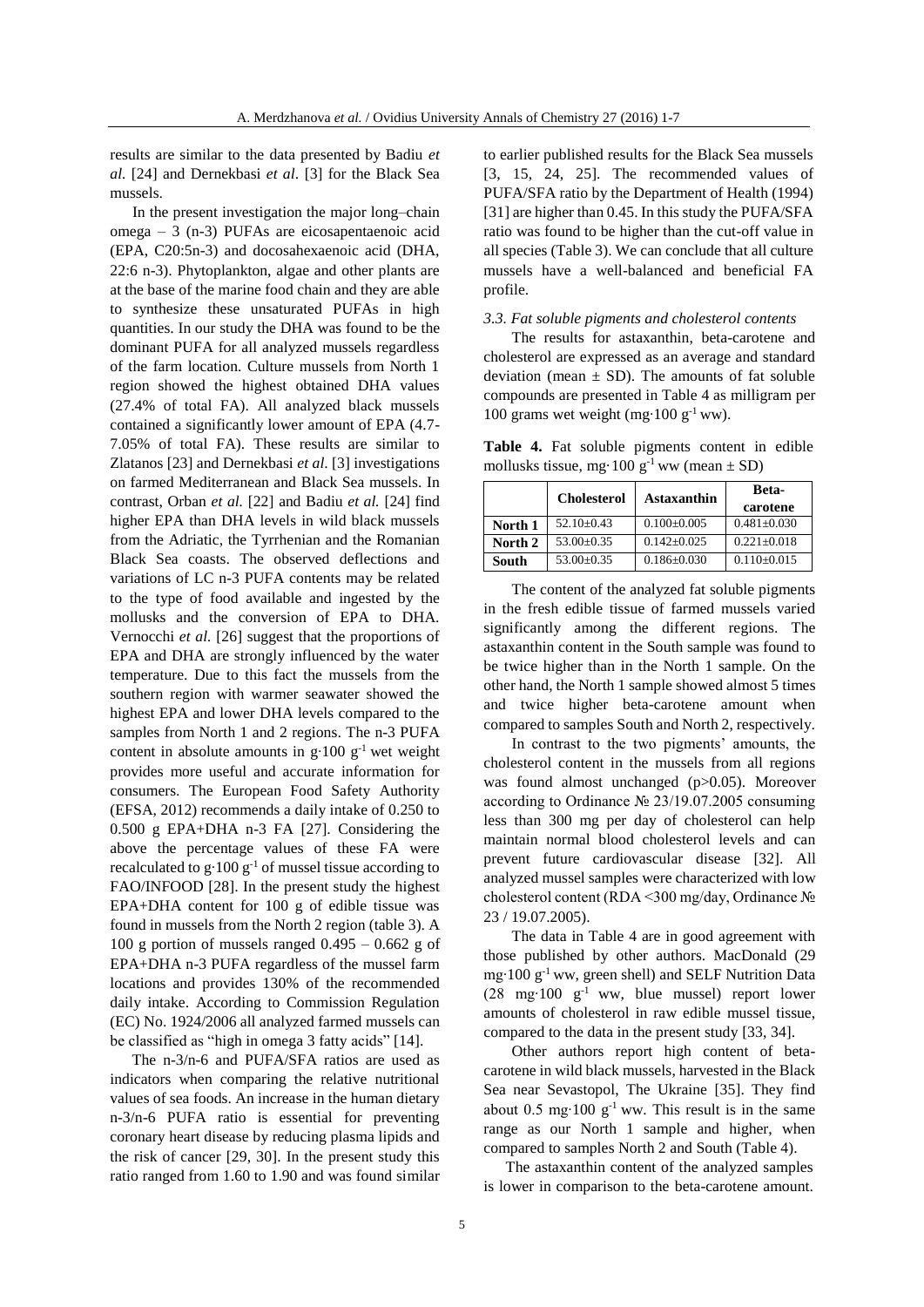Desnica *et al*. (2011) measure astaxanthin in 13 mussel samples and calculate its average concentration at about 15.4 mg/kg (1.5 mg⋅100 g<sup>-1</sup> ww) [36]. This result is higher than ours. The most likely reason for this difference is an algal availability in the region - a key factor for the astaxanthin and beta-carotene production in herbivorous mollusks [33, 36].

# **4. Conclusions**

Farmed black mussels from the Bulgarian Black Sea coast were analyzed with the aim to evaluate their nutritional quality. This preliminary study demonstrated that all analyzed specimens are low in total lipids and carbohydrates and high in proteins and PUFAs regardless of the mussel farm locations.

With regard to the excellent chemical composition, the low energy and cholesterol values, the high astaxanthin and beta- carotene content, the n-3/n-6, PUFA/SFA ratios and the EPA+DHA n-3 PUFA amounts, we can conclude that culture mussel populations from the Bulgarian Black Sea coast are a very good source of the identified biologically active substances with a beneficial effect on the human health regardless of their habitat.

### **References**

[1] \*\*\* National Strategic Plan for Fisheries and Aquaculture. 2007–2013. Ministry of Agriculture and Forestry; National Agency for Fisheries and Aquaculture.Available online:http://ec.europa.eu/

fisheries/cfp/eff/national\_plans/list\_of\_national \_strategic\_plans/bulgaria\_en.pdf

- [2] M. Celik, S. Culha, H. Yildiz, S. Acarli, I. Celik and P. Celik, Journal of Geo Marine Sciences **43**, 601-606 (2014).
- [3] S. Dernekbasi, A. Oksuz, M. Celik, I. Karayucel and S. Karayucel, J. Aquac. Mar. Biol. **2**, 2-7 (2015) DOI:10.15406/jamb.2015.02.00049
- [4] V. Öhrvik, A. Malmborg, I. Mattisson, S. Wretling and C. Åstrand, *Fish, shellfish and fish products - analysis of nutrients,* LIVSMEDELS VERKET, NATIONAL FOOD AGENCY, Sweden (2012).
- [5] V.N. Karnaukov, N.Y. Milovidova, and I.N. Kargopolova. Comp. Biochem. Physiol. **56 A**, 189-193 (1977).
- [6] \*\*\* AOAC 950.46 (1991), http://www.cem.de/ documents/pdf/ publikation/fat\_analyses/ RF002.PDF
- [7] \*\*\* BDS 9374: (1982)
- [8] E. Bligh, and W. Dyer, Canadian Journal of Biochemistry and Physiology **37**, 913–917 (1959).
- [9] \*\*\* BDS 13488:1976
- [10] \*\*\* FAO, Food and Nutrition, *Fats and fatty acids in human nutrition Report of an expert consultation*, Paper 91, FAO, (Final report). (2010).
- [11] \*\*\* BDS EN ISO 5508 (2000)
- [12] \*\*\* BDS EN ISO 5509 (2000)
- [13] J. Lopez-Cervantes, D.I. Sanches-Machado, N.J. Rios-Vasquez, Journal of Chromatographie and Aquaculture **1105,** 135-139 (2006)
- [14] \*\*\* Commission Regulation (EC) No 1924/2006 Of the European Parliament and Of the Council of 20 December 2006 on nutrition and health claims made on foods.
- [15] R. Sirbu, S. Paris, E. Cadar, M. Cherim, A. Mustafa, N. Lupascu, C. Erima, C. Lipsa, A. Tomescu, European Journal of Interdisciplinary Studies **4** (1), 122-128 (2016).
- [16] E. Prato, A. Danieli, M. Maffia and F. Biandolino, Zoological Studies **49**, 211-219 (2010).
- [17] V. Ventrella, M. Pirini, A. Palgliarani, F. Trombetti, M.P. Manuzzi and A.R. Borgatti, Comparative Biochemistry and Physiology, Part B **149,** 241–250 (2008).
- [18] D. Soumady and S. Asocan, World Journal of Zoology **6,** 360-363 (2011).
- [19] J. Irisarri, M.J. Fernandez-Reiriz, U. Labarta, Aquaculture **435**, 207-216 (2015).
- [20] H. Turan, Y, Kaya and E. Erdem, Journal of Aquatic Food Product Technology **20**, 100-107 (2011).
- [21] D. Ezgeta-Balić, M. Najdek, M. Peharda and M. Blažina, Aquaculture **334–337**, 89–100 (2012).
- [22] E. Orban, G. Di Lena, T. Nevigato, I. Casini, A. Marzetti and R. Caproni, Food Chemistry **77**, 57–65 (2002).
- [23] S. Zlatanos, EJEAFC **7** (6), 3015-3019 (2008)
- [24] D. Badiu, A.M. Balu, L. Barbes, R. Luque, R. Nita, M. Radu, E. Tanase and N. Rosoiu, Lipids **43**, 892-841 (2008).
- [25] A. Merdzhanova, D.A. Dobreva, M. Stancheva and L. Makedonski. Ovidius University Annals of Chemistry **25**, 15-23 (2014).
- [26] P. Vernocchia, M. MaVei, R. Lanciotti, G. Suzzi and F. Gardini, Food Control **18,** 1575–1583 (2007).
- [27] \*\*\* EFSA Panel on Dietetic Products, Nutrition and Allergies (NDA) (2012) scientific opinion on the tolerable upper intake level of eicosapentaenoic acid (EPA), docosahexaenoic acid (DHA) and docosapentaenoic acid (DPA). *EFSA J*. **10,** 2815–2863.